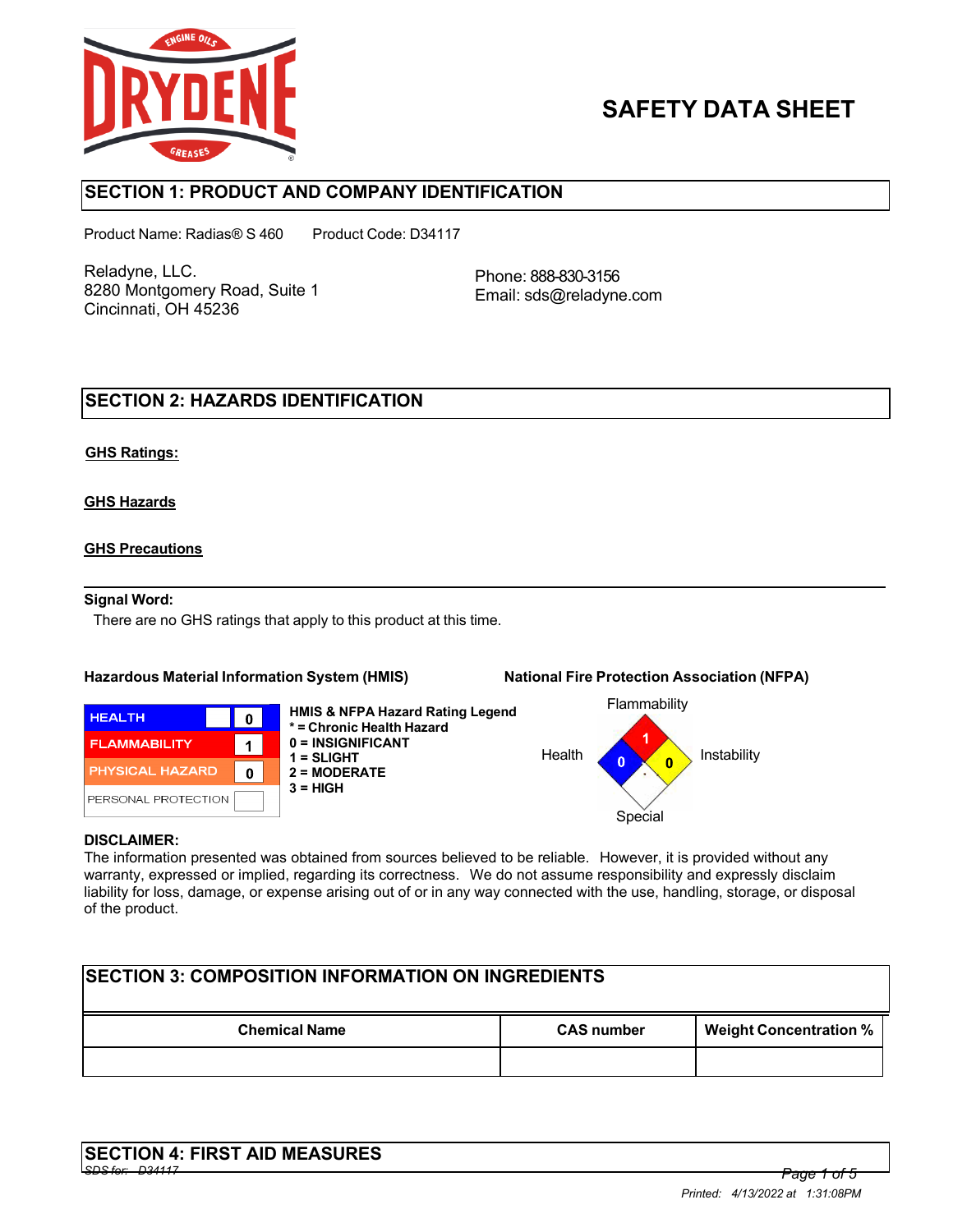#### **INHALATION:**

Remove to fresh air. In severe cases of overexposure, such as with a fire, administer oxygen and seek qualified medical attention.

#### **EYE CONTACT:**

Flush with copious amounts of water for several minutes. If irritation persists, continue with water application. If, after 15 minutes, irritation continues, seek medical attention.

#### **SKIN CONTACT:**

Promptly wash skin with mild soap and water.

#### **INGESTION:**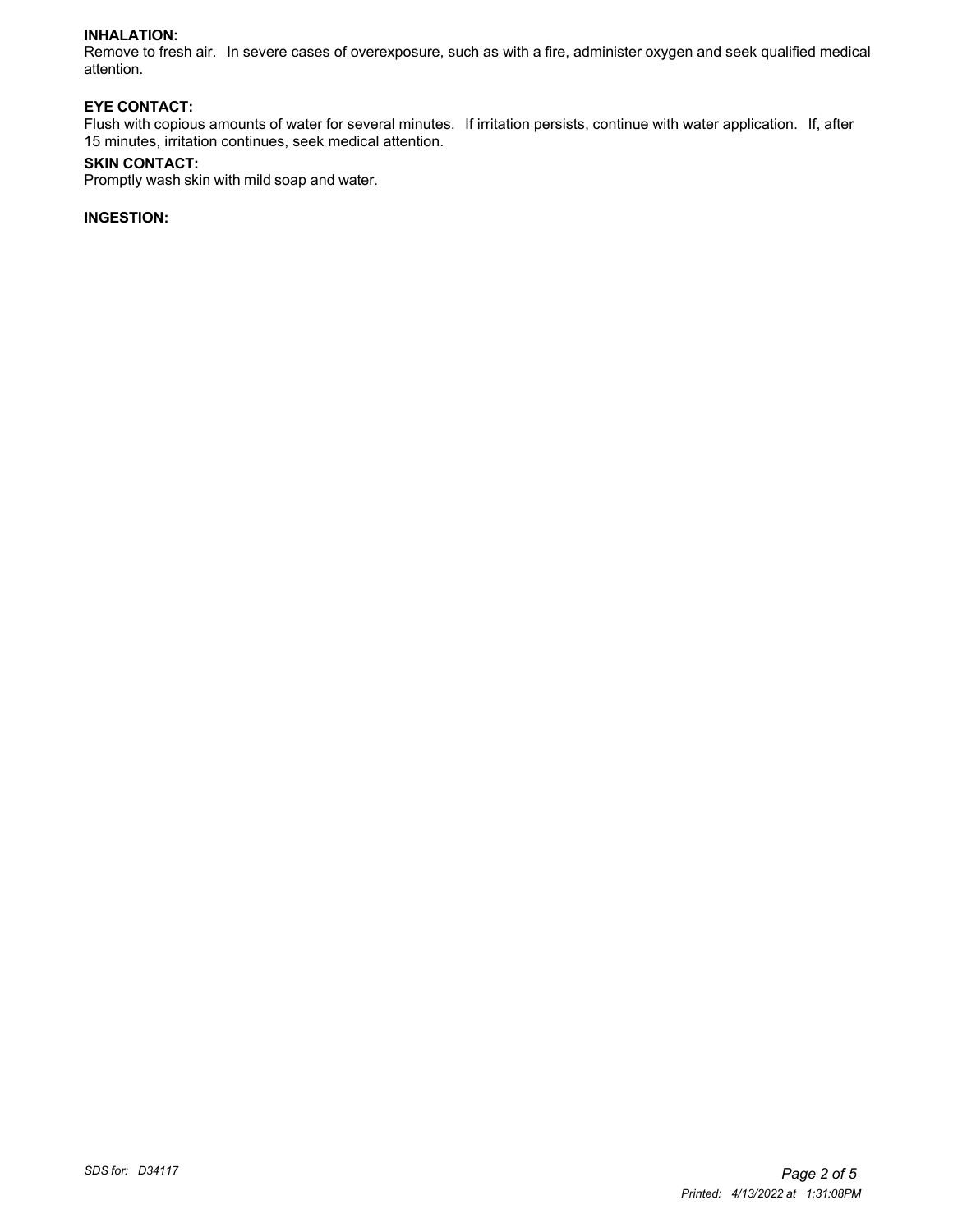Do not induce vomiting. Seek qualified medical attention. Small amounts, which may enter the mouth incidental to handling, may be rinsed out with water.

#### **SECTION 5: FIRE FIGHTING MEASURES**

Flash Point: >232 C (>450 F) LEL: UEL:

#### **EXTINGUISHING MEDIA:**

Foam, Carbon Dioxide, Dry Chemical, Water Fog **UNUSUAL FIRE AND EXPLOSION HAZARDS:** Water may spread the fire.

#### **HAZARDOUS DECOMPOSITION PRODUCTS:**

Oxides of Carbon, Nitrogen, Phosphorous, Zinc and Sulfur. Smoke, odorous and toxic fumes may form during incomplete combustion. High heat may also generate hydrogen sulfide and alkyl mercaptans.

#### **SPECIAL FIRE FIGHTING PROCEDURES:**

Water may spread the fire as oil can float on it. Water spray may be used to cool exposed containers.

#### **FIRE EQUIPMENT:**

Use of water for fire-fighting must be done with caution as water may actually spread the fire.

#### **SECTION 6: ACCIDENTAL RELEASE MEASURES**

#### **SPILL OR LEAK PROCEDURES:**

Prevent spill from reaching any type of running or standing water, such as streams, sewers, well water and ponds.

#### **SMALL SPILLS:**

For small spills, wipe up or use absorbent to clean the spill area.

#### **LARGE SPILLS:**

For large spills, pump released material into recovery containers and then spread absorbent over the spill area to collect residuals.

#### **SECTION 7: HANDLING AND STORAGE**

#### **HANDLING PRECAUTIONS:**

When handling, have appropriate safety equipment for the working conditions including eyewash. Do not pressurize, cut, weld, braze, solder, drill, or grind containers containing product residues.

#### **STORAGE REQUIREMENTS:**

Store in a sheltered area, away from temperature extremes in labeled containers. Keep away from heat, sparks, or flame. Avoid contact with eyes, skin, clothing, and shoes.

#### **REGULATORY REQUIREMENTS:**

Prevent spread of material to rivers or waterways.

#### **SECTION 8: EXPOSURE CONTROL AND PERSONAL PROTECTION**

| Chemical Name / CAS No. | <b>OSHA Exposure Limits</b> | <b>ACGIH Exposure Limits</b> | <b>IOther Exposure Limits</b> |
|-------------------------|-----------------------------|------------------------------|-------------------------------|
|                         | Not Established             | Not Established              | Not Established               |

#### **ENGINEERING CONTROLS:**

Good ventilation is desirable.

#### **VENTILATION:**

Sufficient to control mists below the operator exposure threshold limit of 5 mg/m3.

#### **WORK HYGIENIC PRACTICES:**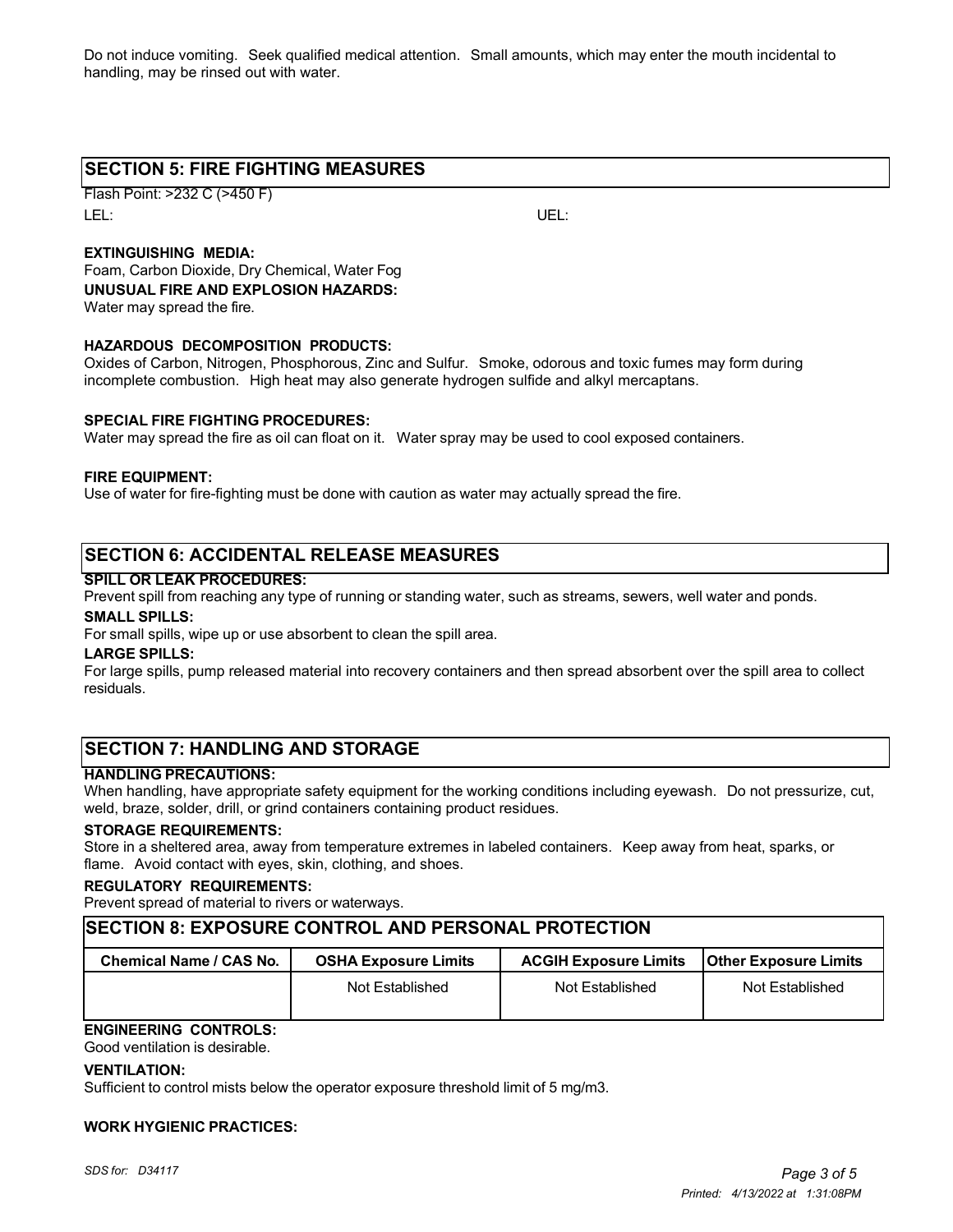Keep clean. Wash exposed skin areas with mild soap and water.

#### **PROTECTIVE GEAR:**

RESPIRATORY PROTECTION: Required if employee exposure exceeds threshold.

EYE PROTECTION: Where contact is likely, wear safety glasses.

SKIN PROTECTION: Gloves recommended when handling. Neoprene, nitrile, or PVC offers good protection.

#### **CONTAMINATED GEAR:**

Launder contaminated clothing before reuse. Discard of contaminated PPE that cannot be cleaned.

## **SECTION 9: PHYSICAL AND CHEMICAL PROPERTIES**

Physical and chemical properties are provided for safety, health and environmental considerations only and may not fully represent product specifications. Contact the supplier for additional information.

**Appearance:** Clear Amber **Vapor Pressure:** N/D **Vapor Density:** N/D **Specific Gravity:** Calculated **Freezing point:** N/A **Boiling range:** N/D **Evaporation rate:** Nil

**Explosive Limits:** N/D

**Autoignition temperature:** N/D

**Viscosity, cSt at 40C:** 460

**Odor:** Petroleum **Odor threshold:** N/A **pH:** N/A **Melting point:** N/A **Solubility:** 0.89 **Flash point:** >450 F **Flammability:** N/A **Partition coefficient** N/A **(n-octanol/water): Decomposition temperature:** N/A

**Lbs VOC/Gallon Less Water** N/A

# **SECTION 10: STABILITY AND REACTIVITY**

#### **CONDITIONS TO AVOID:**

Avoid temperature extremes, strong acids and oxidizing agents.

#### **HAZARDOUS DECOMPOSITION OR BY-PRODUCTS:**

Hazardous polymerization will not occur.

## **SECTION 11: TOXICOLOGICAL INFORMATION**

#### **Mixture Toxicity**

#### **ROUTES OF ENTRY:**

Inhalation, Skin Contact, Eye Contact, Ingestion

#### **CARCINOGENICITY:**

# **SECTION 12: ECOLOGICAL INFORMATION**

No data available

# **SECTION 13: DISPOSAL CONSIDERATIONS**

Contact waste hauler for recycling. Follow all Local, State, and Federal regulations.